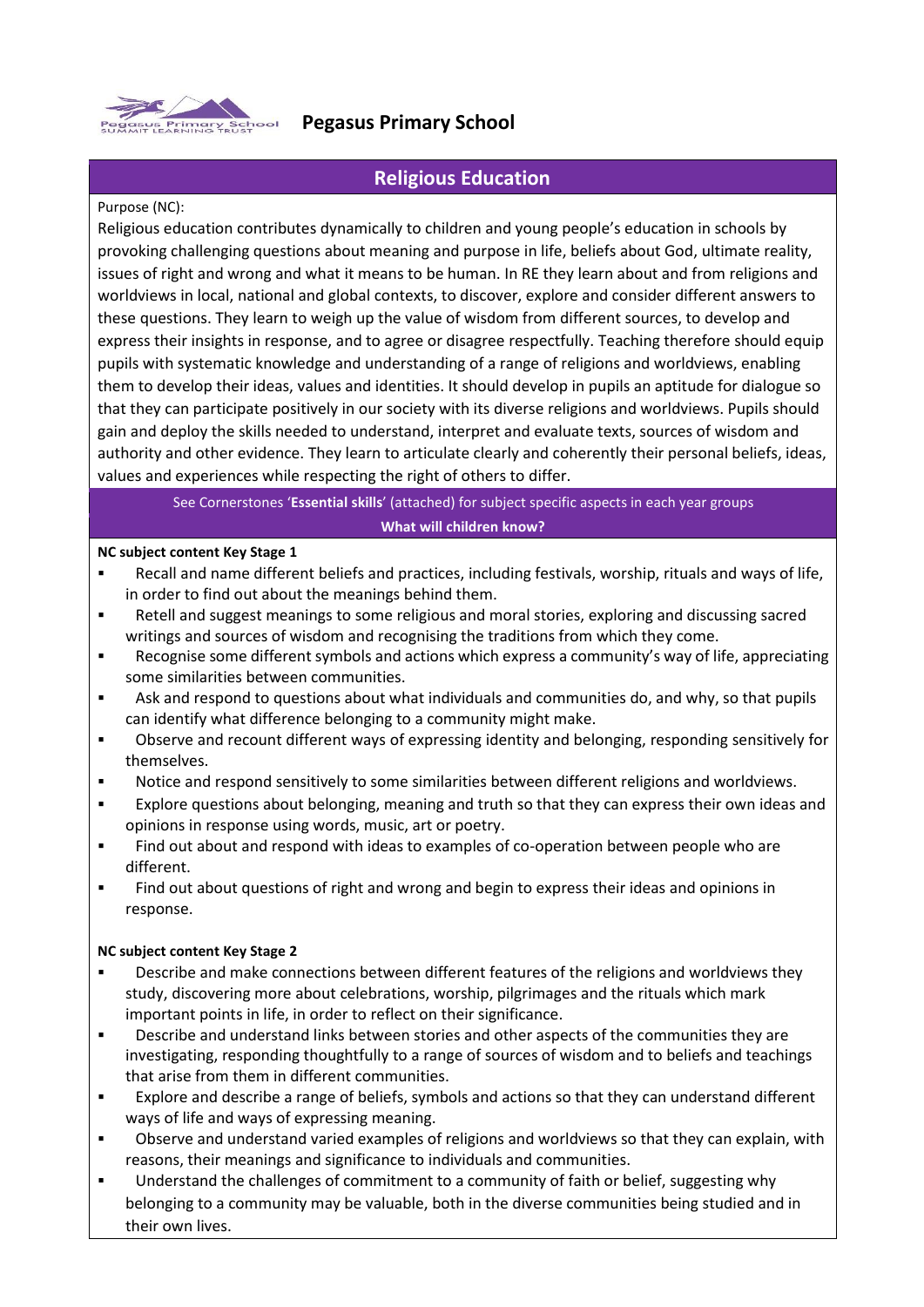- Observe and consider different dimensions of religion, so that they can explore and show understanding of similarities and differences within and between different religions and worldviews.
- Discuss and present thoughtfully their own and others' views on challenging questions about belonging, meaning, purpose and truth, applying ideas of their own in different forms including (e.g.) reasoning, music, art and poetry
- Consider and apply ideas about ways in which diverse communities can live together for the wellbeing of all, responding thoughtfully to ideas about community, values and respect.

|        |                        | To understand why Christians believe that the world is a special<br>п                                             |
|--------|------------------------|-------------------------------------------------------------------------------------------------------------------|
|        |                        | place.                                                                                                            |
|        | Christianity           | To understand why Christians say thank you at harvest time.<br>п                                                  |
| Year 1 | Harvest                | To know what a miracle is.<br>٠                                                                                   |
|        |                        | To know how churches in the local area celebrate harvest time.<br>٠                                               |
|        |                        | To know what a mandir is and describe it.<br>٠                                                                    |
|        |                        | To know why Hindus clean the house during Diwali.<br>п                                                            |
|        | <b>Hinduism Diwali</b> | Retell the story of Rama and Sita and understand the<br>٠                                                         |
|        |                        | importance.                                                                                                       |
|        |                        | To know how Hindus invite Lakshmi into their homes and why it<br>٠                                                |
|        |                        | is important.                                                                                                     |
|        |                        | Name three traditions of Diwali.<br>٠                                                                             |
|        |                        | To know the story of Esther.<br>٠                                                                                 |
|        |                        | Name three things that Jewish people may do during Purim.<br>٠                                                    |
|        |                        | To know why people give gifts at Purim.<br>ш                                                                      |
|        | <b>Judaism Purim</b>   | To know what a celebration is and why they are special.<br>ш                                                      |
|        |                        | To understand why Jews believe that God helped Esther in the<br>п                                                 |
|        |                        | story.                                                                                                            |
|        |                        | To know where Muhammad lived 1400 years ago.<br>٠                                                                 |
|        |                        | To know which parts of Muhammad's life show Muslims that he<br>п                                                  |
|        | Islam                  | was special.                                                                                                      |
|        | Milad un Nahi          | To know how you show that you are honest and trustworthy.<br>п                                                    |
|        |                        | To understand why Muhammad's wife Khadijah become the<br>п                                                        |
|        |                        | first Muslim.                                                                                                     |
|        |                        | To understand how people can be similar or different to each<br>п                                                 |
|        |                        | other.<br>п                                                                                                       |
|        |                        | To know why it is important to respect other people's beliefs.<br>٠                                               |
|        |                        | To know how a Sikh baby is welcomed in the Gurdwara and<br>know how people of other faiths and traditions welcome |
|        |                        | babies.                                                                                                           |
|        | <b>Sikhism</b>         | To know how Sikh parents choose a name for their new baby.<br>π                                                   |
|        | Naam Karan             | To understand why the Guru Granth Sahib is important to Sikhs.<br>п                                               |
|        |                        | To understand why many people respect older people and think<br>п                                                 |
|        |                        | they are wise.                                                                                                    |
|        |                        |                                                                                                                   |
|        |                        | To know who Buddha was.<br>٠                                                                                      |
|        | <b>Buddhism</b>        | To know how Buddhists show that the tooth relic is important<br>п                                                 |
|        | Esla Perahera          | to them.                                                                                                          |
|        |                        | To understand why Buddhists think the tooth is important.<br>п                                                    |
|        |                        |                                                                                                                   |

|  | To know what a Buddhist temple is like and why some places    |
|--|---------------------------------------------------------------|
|  | are sacred.                                                   |
|  | To understand why people from all religions and cultures want |
|  | to remember special people, places and times.                 |
|  |                                                               |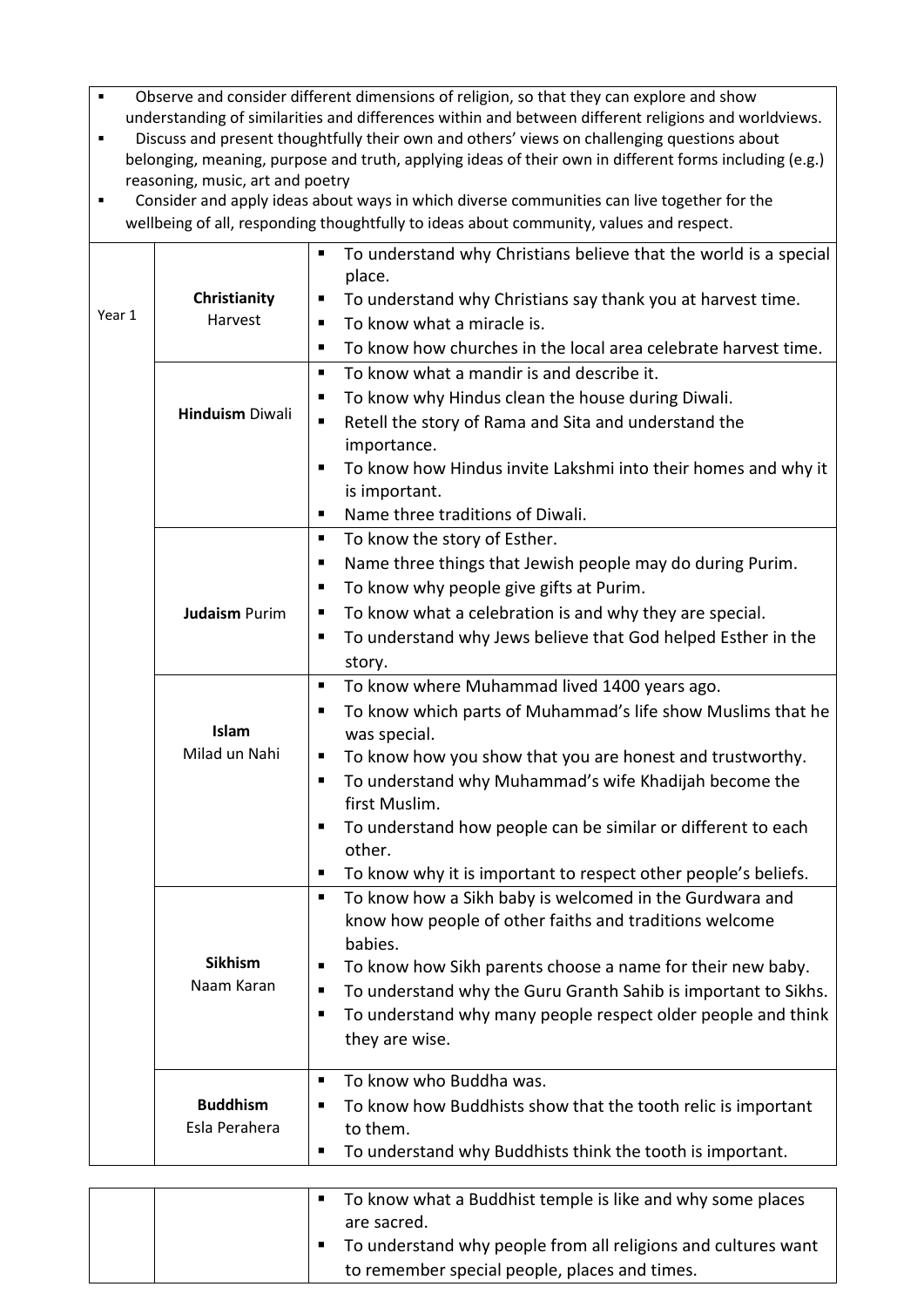|        |                           | To know the story of Durga and what it teaches Hindus about<br>٠               |
|--------|---------------------------|--------------------------------------------------------------------------------|
| Year 2 |                           | good and evil.                                                                 |
|        |                           | To understand why people dance and wear special clothes                        |
|        | <b>Hinduism Navratii</b>  | during Navratri.                                                               |
|        |                           | To know what puja is and what things will be found on a puja                   |
|        |                           | tray.                                                                          |
|        |                           | To understand why might Hindus see God as a mother.<br>п                       |
|        |                           | To know what an Advent wreath is.<br>٠                                         |
|        |                           | To understand why Christians think the Christmas story is<br>п                 |
|        | Christianity<br>Christmas | special.                                                                       |
|        |                           | To understand why people give gifts at Christmas time and how<br>п             |
|        |                           | it makes people feel.                                                          |
|        |                           | To know what traditions remind Christians of the Christmas                     |
|        |                           | story.                                                                         |
|        |                           | To understand why people send Christmas cards.<br>п                            |
|        |                           | To know what different parts of the Christingle mean.<br>п                     |
|        |                           | To understand why Christians call Jesus the light of the world.<br>п           |
|        |                           | To know the story of Hanukkah.<br>п                                            |
|        |                           | To understand why Jews light candles at Hanukkah.<br>п                         |
|        |                           | To know how the dreidel game is played.<br>Е                                   |
|        | Judaism                   | To know two Hanukkah traditions.                                               |
|        | Hanukkah                  | To understand the similarities and differences between<br>п                    |
|        |                           | Hanukkah and Christmas.                                                        |
|        |                           | To understand why many Buddhists clean their houses and settle<br>п            |
|        | <b>Buddhism Losar</b>     | arguments during Losar.                                                        |
|        |                           | To understand what is important about New Year's resolutions.                  |
|        |                           | To know what Tibetan prayer flags are and why the message on<br>п              |
|        |                           | the flag is important.                                                         |
|        |                           | To know what the offerings on the shrine at Losar represent.<br>п              |
|        |                           | To understand how the Cham dancing helps Tibetan Buddhists<br>celebrate Losar. |
|        |                           | Name celebrations that is similar and different to Losar.<br>Е                 |
|        |                           | To understand why people make wedding promises and why<br>п                    |
|        | <b>Sikhism</b>            | people choose to get married.                                                  |
|        | Ariand Karaj              | To know what you might see at a Sikh wedding.<br>п                             |
|        |                           | To understand and discuss why weddings are different.<br>п                     |
|        |                           | To understand why Bilal became the first muezzin.<br>٠                         |
|        |                           | To know what adhan is.<br>п                                                    |
|        | Islam                     | To know how Yasmin prayed.                                                     |
|        | Jumu'ah                   | To understand why a mosque is a special place and why Friday<br>п              |
|        |                           | is a special day.                                                              |
|        | <b>Hinduism Ganesh</b>    | To know when Hindus might pray to Ganesh for help? .<br>To<br>Ξ                |
| Year 3 | Chaturthi                 |                                                                                |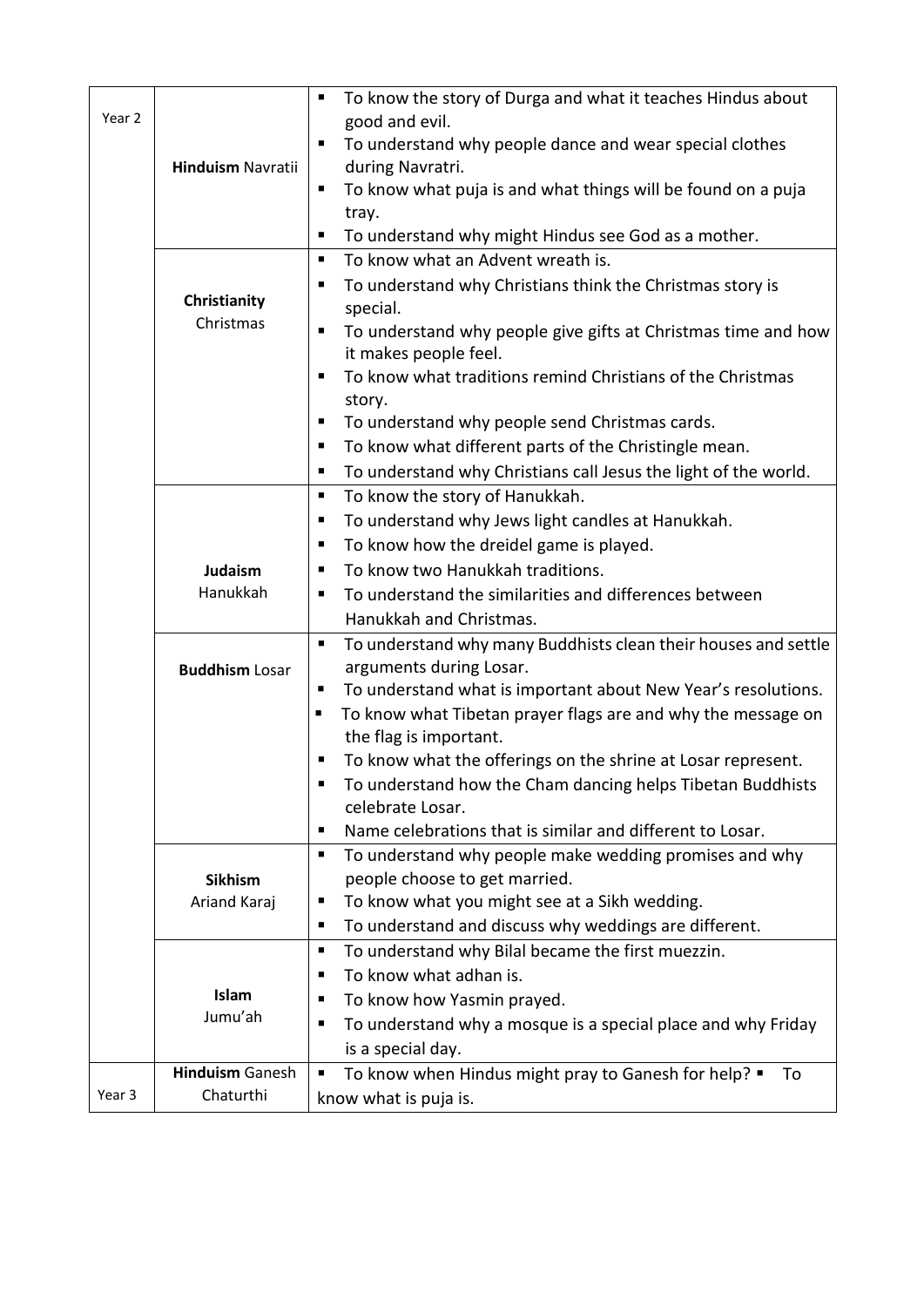|        |                         | ٠ | To know why Hindus make murtis.                                                           |
|--------|-------------------------|---|-------------------------------------------------------------------------------------------|
|        |                         | п | To know what the symbols of Ganesh are.                                                   |
|        |                         |   | To understand how Guru Nanak's experience in the river                                    |
|        |                         |   | changed his life.                                                                         |
|        |                         |   | To understand what lesson did Guru Nanak teach when he                                    |
|        | <b>Sikhism</b>          |   | ate with the poor man instead of the rich man.                                            |
|        | <b>Guru Nanak</b>       |   | To understand how Gurdwara shows that Sikhs believe in                                    |
|        | Gurpurab                |   | equality.                                                                                 |
|        |                         |   | To know why is Guru Nanak important to Sikhs.                                             |
|        |                         | ٠ | To understand why the birth of Prince Siddhartha is important                             |
|        | <b>Buddhism Vesak</b>   |   | to Buddhists.                                                                             |
|        |                         | ٠ | To know what Prince Siddhartha learnt from the Four Sights.                               |
|        |                         | ш | To understand why Buddhist monks make and then sweep                                      |
|        |                         |   | away mandalas.                                                                            |
|        |                         | п | To understand why Buddhists meditate.                                                     |
|        |                         | ٠ | To know how Buddhists celebrate Vesak.                                                    |
|        |                         | п | To know what Christians do during Ash Wednesday.                                          |
|        | Christianity            | ш | To understand why Lent last for 40 days.                                                  |
|        | Lent                    | ٠ | To understand why Christians give something up for Lent.                                  |
|        |                         | ٠ | To know why Christians pray.                                                              |
|        |                         | ٠ | To know what symbols can be remembered that are specific to                               |
|        |                         | ٠ | Lent.                                                                                     |
|        |                         | ٠ | To know what the colour purple symbolises in church.                                      |
|        |                         |   | To know what different emotions might Christians feel in<br>response to the Easter story. |
|        |                         | ■ | To understand why the Easter story so important to Christians.                            |
|        |                         | ш | To understand why the Hajj is a special journey for Muslims and                           |
|        | Islam                   |   | the importance of the experience.                                                         |
|        |                         | п | To know the names of the places and activities associated with                            |
|        | Hajj                    |   | the Hajj.                                                                                 |
|        |                         | п | To know the names of 'The Five Pillars of Islam' and their                                |
|        |                         |   | importance to Muslims.                                                                    |
|        |                         | п | To know why the Torah is one of the sacred texts that is special                          |
|        |                         |   | to Jews.                                                                                  |
|        | <b>Judaism</b>          | ٠ | To know what are the Ten Commandments are and why they                                    |
|        | Shavuot                 |   | are important.                                                                            |
|        |                         | ٠ | To know the kosher food laws.                                                             |
|        |                         | ٠ | To understand that bread is an important symbol to people of                              |
|        |                         |   | different faiths.                                                                         |
|        |                         | ٠ | To know what life of a Buddhist monk is like.                                             |
|        |                         | ш | To know what a retreat is.                                                                |
| Year 4 | <b>Buddhism Kathina</b> | п | To know why the story of Kathina is important to Buddhists.                               |
|        |                         | ٠ | To know who the Dalai Lama is and influence on Buddhists                                  |
|        |                         |   | today.                                                                                    |
|        |                         | ٠ | To know what Muslims might learn from the story of Ibrahim and                            |
|        | Islam                   |   | Ishma'il.                                                                                 |
|        | Eid-ul-Adha             |   |                                                                                           |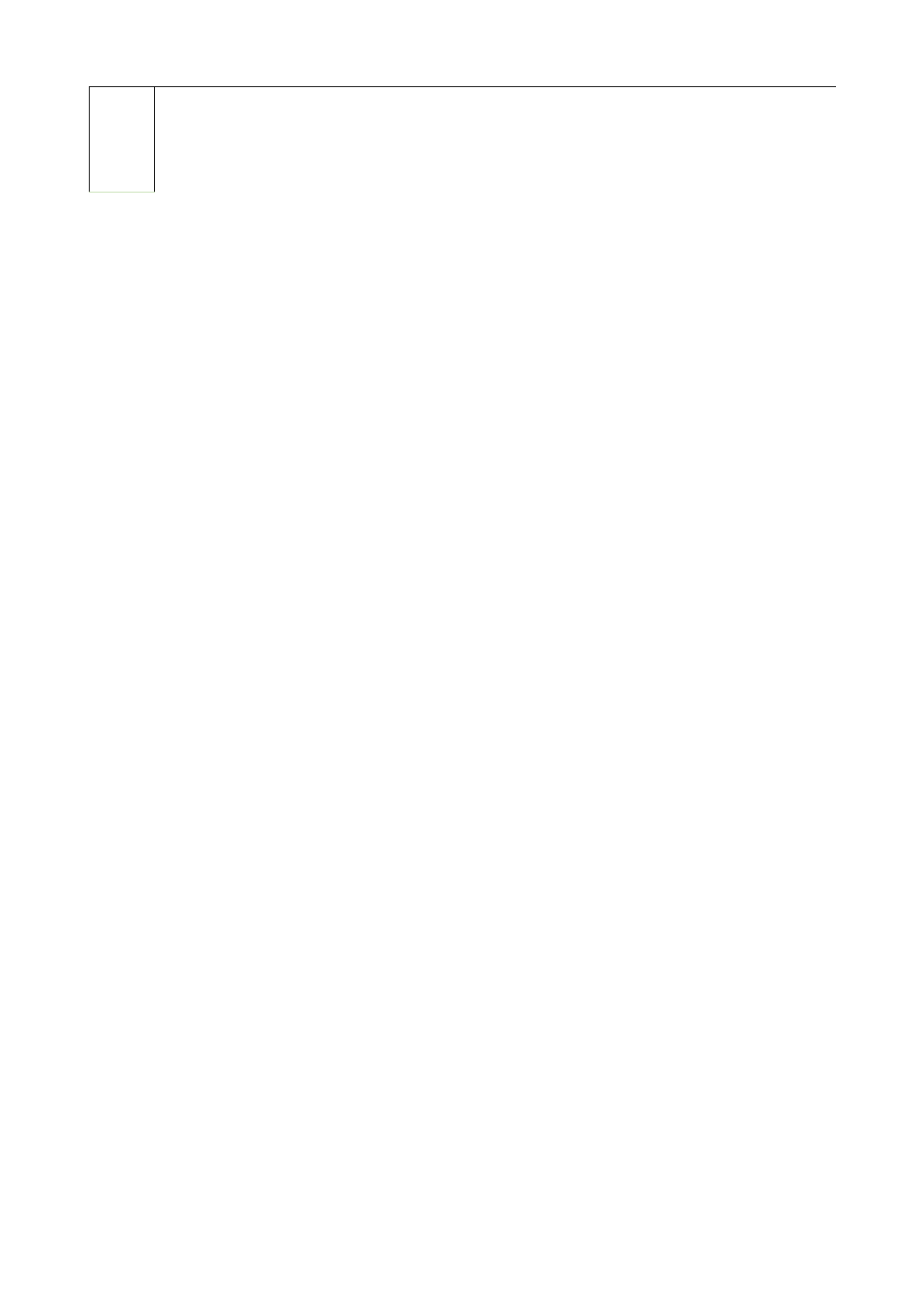|        |                            | To know how and why do Muslims give food to others during<br>٠<br>Eid ul-Adha.          |
|--------|----------------------------|-----------------------------------------------------------------------------------------|
|        |                            | To know how Muslims celebrate Eid ul-Adha.<br>п                                         |
|        |                            | To know what Eid ul-Adha mean to members of your local<br>٠                             |
|        |                            | community.                                                                              |
|        |                            | To know the similarities and differences between the story of<br>п                      |
|        |                            | Ibrahim (Abraham) in the Christian, Islamic and Jewish texts.                           |
|        |                            | To know what Palm Sunday is.<br>٠                                                       |
|        | <b>Christianity Easter</b> | To understand that people had different views of Jesus in the<br>ш                      |
|        |                            | story of Palm Sunday.                                                                   |
|        |                            | To know what the Eucharist symbolises and how it helps<br>٠                             |
|        |                            | Christians remember Jesus.                                                              |
|        |                            | To know the importance of the cross as a Christian symbol.<br>п                         |
|        |                            | To understand what happens when someone dies.<br>п                                      |
|        |                            | To understand why is the Resurrection so important to<br>٠                              |
|        |                            | Christians.                                                                             |
|        |                            | To know what Sikhs might learn from the story of the formation<br>٠<br>of the Khalsa.   |
|        |                            | To know why taking amrit is important to many Sikhs.<br>п                               |
|        | <b>Sikhism</b>             | To know why Sikhs wear the Five Ks.<br>ш                                                |
|        | Vaisakhi                   | To know how Vaisakhi is celebrated and how the celebrations<br>٠                        |
|        |                            | make Sikhs feel.                                                                        |
|        |                            | To understand Jewish people believe about the creation of the<br>п<br>world.            |
|        | Judaism                    | To know it is important to have day of rest if you are Jewish.<br>٠                     |
|        | Shabbat                    | To know the customs of Shabbat and explain the meaning.<br>п                            |
|        |                            | To know you the meaning behind Shabbat customs.<br>٠                                    |
|        |                            | To know why Hindus worship different gods.<br>ш                                         |
|        | <b>Hinduism</b>            | To know who Krishna was and what was he like.<br>Е                                      |
|        | Janmashtami                | To know some of Krishna's names and why they are important.<br>п                        |
|        |                            | To know how is Janmashtami celebrated.<br>П                                             |
|        |                            | To know what are the special features of the Golden Temple in<br>$\blacksquare$         |
|        |                            | Amritsar and why is it a sacred place                                                   |
|        |                            | To know why many Sikhs give 10% of their money away<br>٠                                |
| Year 5 | <b>Sikhism</b>             | To understand why Sikhs believe it is important that the words in<br>$\blacksquare$     |
|        | Guru Arjan                 | the Guru Granth Sahib are authentic and written in the original                         |
|        | Gurpurab                   | language.                                                                               |
|        |                            | To know why Sikhs consider Guru Arjan a martyr<br>п<br>٠                                |
|        |                            | To understand how Sikhs serve others when they remember Guru                            |
|        |                            | Arjan<br>To know that the story of the Exodus show believers that God is<br>٠           |
|        |                            | powerful                                                                                |
|        |                            | To know how the sharing the Passover meal create a sense of<br>$\blacksquare$           |
|        | Judaism                    | belonging                                                                               |
|        |                            | To understand why people celebrate or commemorate events from<br>٠                      |
|        |                            | the past                                                                                |
|        |                            | To understand why is it important to talk about 'big questions' like<br>п               |
|        |                            |                                                                                         |
|        |                            |                                                                                         |
|        | Passover                   | 'Does God care'<br>To understand how the story of the Exodus makes a difference to<br>п |
|        |                            | the lives of practising Jews                                                            |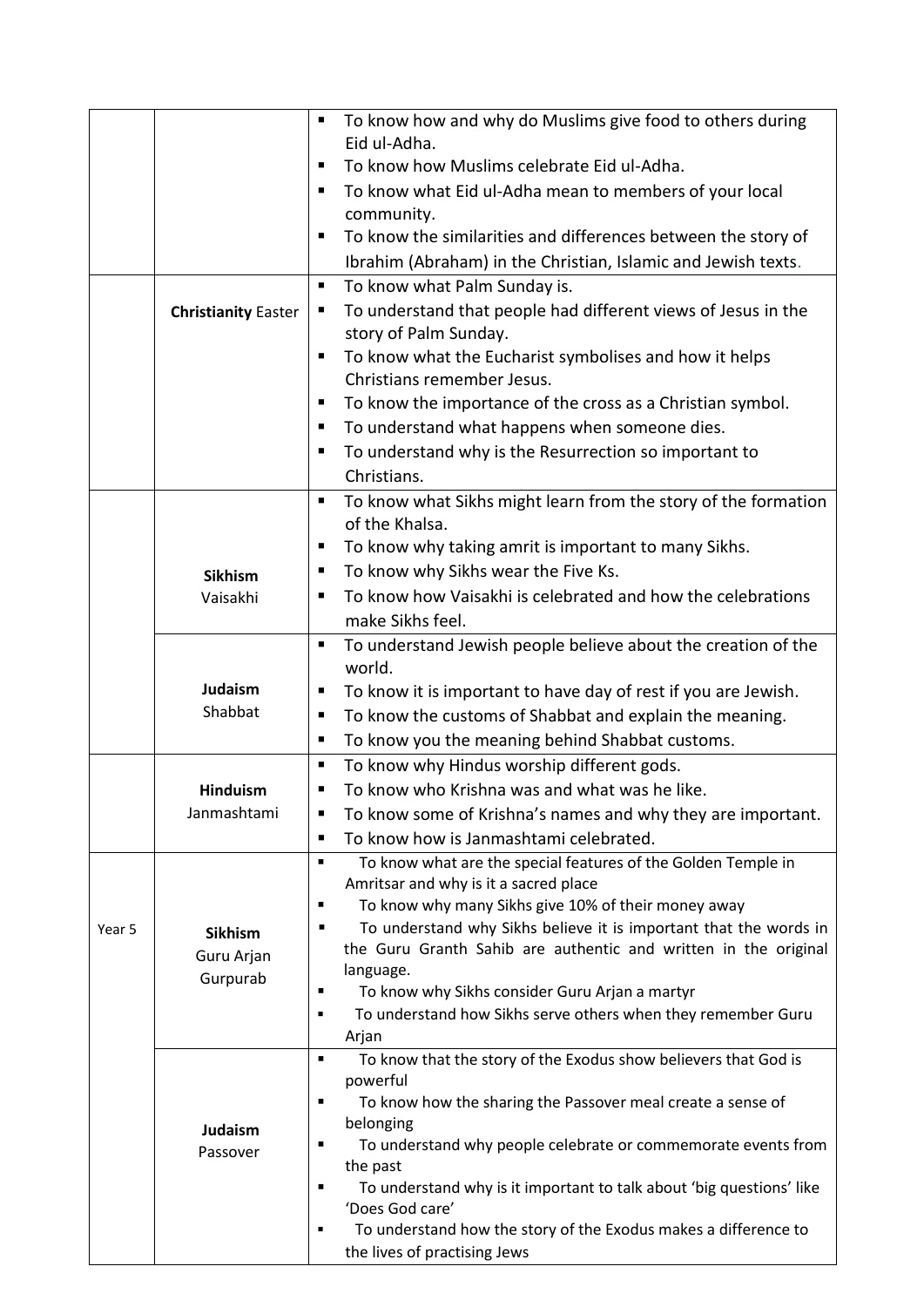|        |                       | To know why is the story of Holika and Prahlad important for<br>٠                    |
|--------|-----------------------|--------------------------------------------------------------------------------------|
|        | <b>Hinduism</b>       | To understand how are people treated at Holi.<br>Hindus $\blacksquare$               |
|        | Holi                  | To know what are the most important features of a wedding<br>П                       |
|        |                       | To know why do some people worship God during special occasions<br>٠                 |
|        |                       | To understand what happened at Pentecost<br>٠                                        |
|        | Christianity          | To understand what are the fruits of the Spirit                                      |
|        | Pentecost             | To know why Christians believe the Holy Spirit is powerful<br>Е                      |
|        |                       | To know why Christians believe they are the body of Christ<br>٠                      |
|        |                       | To know what happens during Ramadan<br>$\blacksquare$                                |
|        |                       | To know why do Muslims believe that the Qur'an is a holy book<br>■                   |
|        |                       | To know why Ramadan such an important time for Muslims<br>п                          |
|        | Islam                 | To know how and why is Eid al-Fitr celebrated<br>п                                   |
|        | Ramadan & Eid-ul-     | To understand how do Ramadan and Eid al-Fitr give Muslims a sense<br>Е               |
|        | Fitr                  | of belonging to a community and to a faith                                           |
|        |                       | To know how are Ramadan and Eid al-Fitr celebrations different to<br>п               |
|        |                       | other religious or secular celebrations                                              |
|        |                       | To know how Buddhists celebrate Buddha's teaching?<br>٠                              |
|        |                       | To know what are the Four Noble Truths and the Noble Eightfold<br>п                  |
|        |                       | Path                                                                                 |
|        | <b>Buddhism</b>       | To know why the Wheel of Dharma is such an important Buddhist<br>п                   |
|        | Dharma Day            | symbol                                                                               |
|        |                       | To understand how might the Middle Way affect the lives of<br>п                      |
|        |                       | <b>Buddhists</b>                                                                     |
|        | <b>Judaism Rosh</b>   | To know that if there was no such thing as repentance, how would<br>٠                |
|        | Hashanah              | that affect the world?                                                               |
|        |                       | To know the customs of Yom Kippur?<br>Ξ                                              |
|        |                       | To know how objects used in worship in a synagogue?<br>п                             |
|        |                       | To understand how Yom Kippur creates a sense of belonging in the<br>п                |
|        |                       | Jewish community                                                                     |
|        |                       | To understand the impact of Rosh Hashanah and Yom Kippur on the                      |
|        |                       | lives of believers                                                                   |
|        | Sikhism Bandi         | To understand how Guru Hargobind's life shaped his beliefs                           |
|        | <b>Chhor Divas</b>    | To know what are the different ways people might describe                            |
|        |                       | freedom                                                                              |
|        |                       | To know what freedom means<br>٠                                                      |
|        |                       | To know what the term 'defend the weak' means                                        |
|        | <b>Buddhism</b>       | To understand how Buddha's death reflect his teaching<br>٠                           |
| Year 6 | Parinirvana           | To understand what Nirvana                                                           |
|        |                       | To know how the Wheel of Life represent Buddhist belief about life<br>$\blacksquare$ |
|        |                       | after death                                                                          |
|        |                       | To understand what karma is<br>г                                                     |
|        |                       | To understand how people's views about death similar or different<br>п               |
|        |                       | across different religions and belief systems                                        |
|        |                       | To understand how funerals important to many people<br>п                             |
|        |                       | To understand how do funerals reflect belief<br>٠                                    |
|        | <b>Hinduism Kumbh</b> | To know the story behind the Kumbh Mela<br>٠                                         |
|        | Mela                  | To know there four different pilgrimage sites?<br>п                                  |
|        |                       | To know what happens at the Kumbh Mela?<br>п                                         |
|        |                       | To know why Hindus bathe in river water during the Kumbh Mela<br>П                   |
|        |                       | To know what challenges are faced by Naga Sadhus and why do they<br>п                |
|        |                       | choose this lifestyle                                                                |
|        |                       |                                                                                      |
|        |                       | To understand how the Kumbh Mela is similar to other religious<br>٠                  |

pilgrimages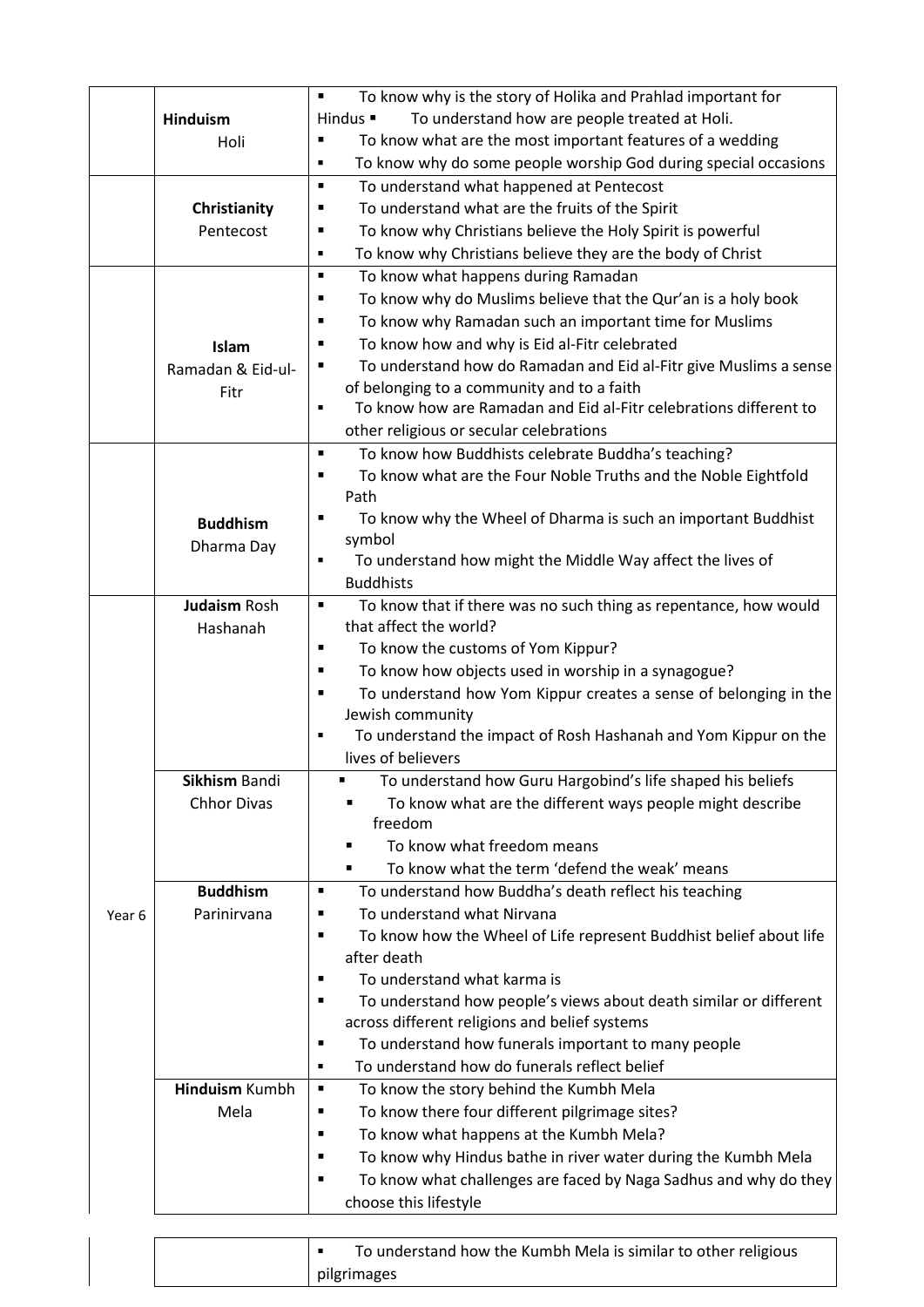| <b>Islam</b> Lailat al<br>Miraj | To know why Jibreel washed Muhammad's heart clean<br>٠<br>To know what is a prophet<br>٠<br>To know what Muslims believe Jannah is like<br>٠<br>To understand why Salat is one of The Five Pillars of Islam<br>٠<br>To know what is faith<br>٠<br>To understand why stories in holy texts important to believers<br>٠            |
|---------------------------------|----------------------------------------------------------------------------------------------------------------------------------------------------------------------------------------------------------------------------------------------------------------------------------------------------------------------------------|
| Christianity<br>Sunday          | To know how the Bible help Christians to understand God<br>٠<br>To know how music is used in Christian worship<br>٠<br>To understand the reasons a Christian would give to explain why<br>$\blacksquare$<br>worship is important<br>To understand the types of activities happen in churches during<br>٠<br>the rest of the week |